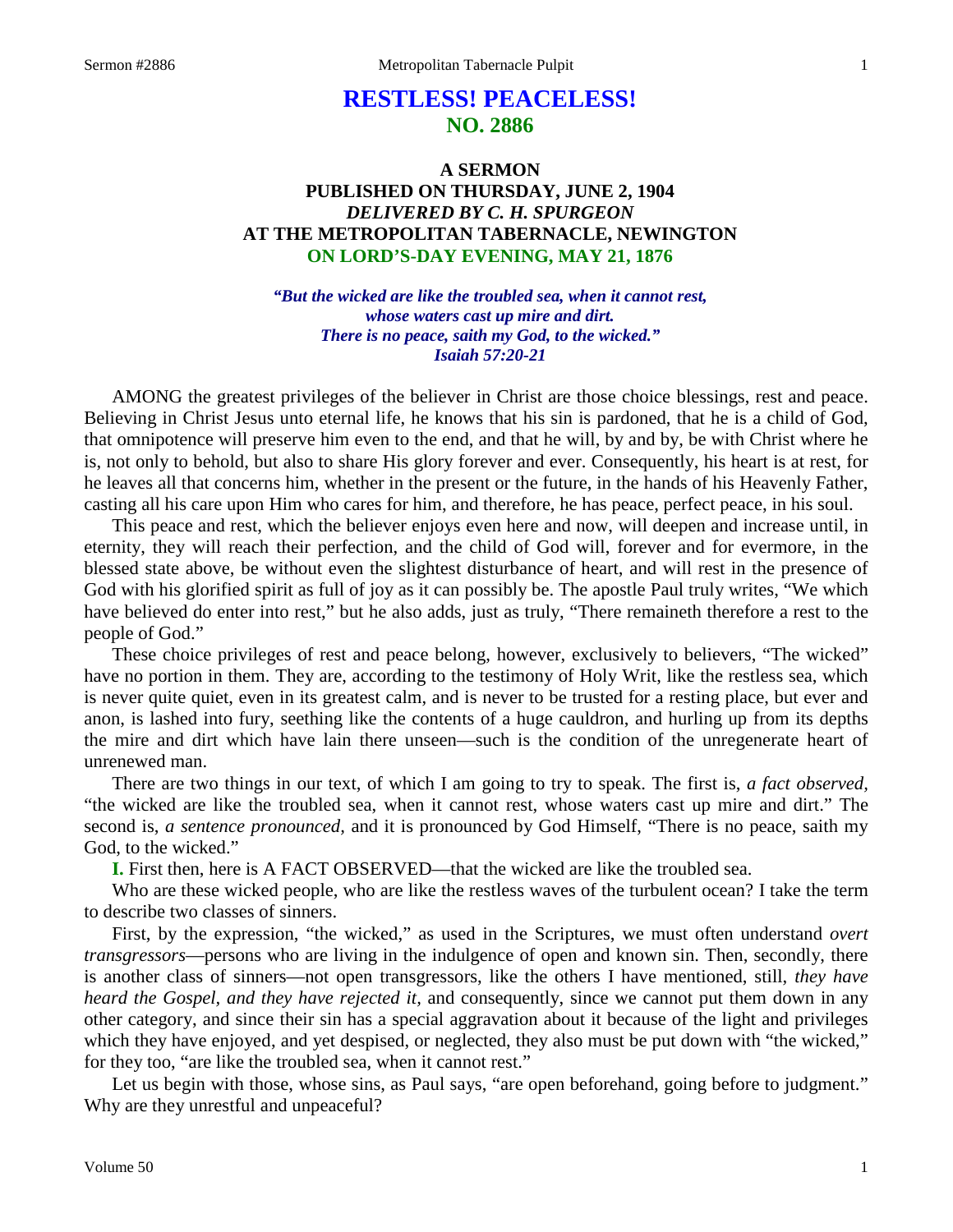First, because they are themselves swayed by restless passions. There are some sins, which will not let a man be quiet as long as he indulges in them. Take the sin of lust for instance, who can ever satisfy its cravings? Let a man once indulge his evil passions, and can those passions ever be satisfied? Nay, they keep on getting more and more hungry, as a man would become the more thirsty through drinking brine. Does lust ever, of its own accord, cease its cravings? Nay, it is as insatiate as the grave itself, and it will suck a man's very life away unless the grace of God shall mercifully and miraculously interpose.

If you, young man, do give yourself up to what is erroneously called the pursuit of pleasure, it is quite certain that you will not find rest for your soul in that direction! You have taken a dose of poison that will make your blood hot and feverish, and that will cause true rest to flee from your pillow. This is a subject upon which I cannot say more, in this public assembly except to add, with the preacher of old, "Know thou, O young man, that for all these things God will bring thee into judgment!" Let the solemn admonition of good Dr. Doddridge come home to your heart, and say you with him—

> *"How will my heart endure The terrors of that day; When earth and heaven before His face, Astonish'd shrink away?"*

Then listen to his earnest exhortation, and not only listen to it, but at once obey it—

*"Ye sinners, seek His grace, Whose wrath ye cannot bear; Fly to the shelter of His cross, And find salvation there."*

Take next, the sin of anger. There are some persons, who very soon get angry, but they do not as quickly cool down, or if they do, they nurse their hatred, and watch for any opportunity of paying back their adversary in the base coin of revenge. Let me say to such a man—You cannot enjoy real rest and peace unless you fully and freely forgive all who have wronged you. You may try to lay a salve upon your conscience, and to preach peace to your heart, but if resentment still lingers in your bosom, and especially the resentment which seeks an opportunity to display itself in an act of ill-will, you cannot rest.

There are some animals that seem born to fight, and if they cannot tear others in pieces, they seem as if they must tear themselves, or like a serpent, which, in its rage, will poison itself. Such is anger, such is malice, and you, O man, must get rid of these evil things if you desires to know what real rest means!

> *"Sin, like a venomous disease, Infects our vital blood; The only balm is sovereign grace, And the physician God.*

*Madness by nature reigns within, The passions burn and rage; Till God's own Son, with skill divine, The inward fire assuage."*

Such too is envy—a very common sin which is not spoken of as often as it should be. This is the sin of the poor man, who cannot bear to see another man better off than he is. This is the sin of the sick man, who is envious of the healthy. Ay, but envy may be found, not only among the poor, but also among princes, not only among the sick, but also among the strong. And when a man once becomes so envious that another man's joy is his sorrow, and another man's gain is his loss, and he cannot be content with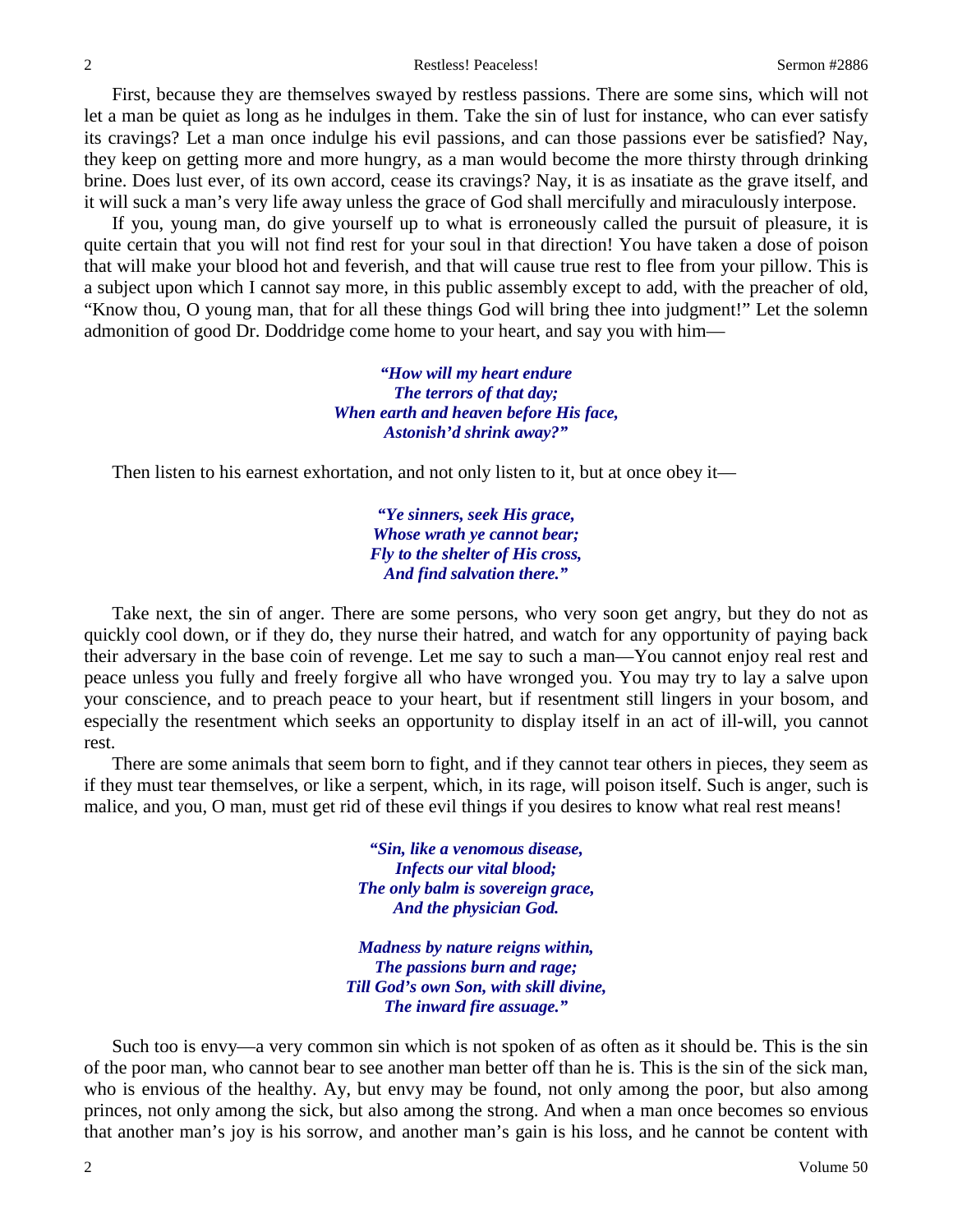his own lot because another man has more honor, or more money, or more friends than he has, he has a poisoned arrow rankling within him, which will breed a thousand woes, and make rest of heart impossible to him. Envy even grows by feeding upon itself, therefore, I charge you, whatever you do, get rid of it, if you desire to find real rest.

Pride is another enemy of peace and rest. If you see a proud man, you may feel sure that he is not a restful man. It is in the Valley of Humiliation that the flowers of peace will be discovered. As for the pompous people, who are so high in their own esteem that they look down on all others—pity them, my brethren, do not get angry with them. It is a sad disease from which they are suffering, their brain is turned, so deal gently with them, think as kindly of them as you can, and pray to God to heal them.

Mind also that you do not catch their complaint, for it is very contagious, and there are many who are proud of their humility, and who condemn the pride of others when, all the while, they are really still prouder themselves.

Then there is avarice, and when a man is once possessed by the desire to amass gain, there is no peace or rest for him. Suppose he acquires what he reckons to be wealth, it ceases to be wealth as soon as he has gained it. He thought that if ever he should secure a certain sum which he had set his heart on, he would retire from business, but having saved that amount, he now regards it as quite insufficient, and ten times as much is the mark at which he now aims. If he should ever succeed in hoarding that amount, he will find that he is further off the goal of his desire than he was when he started.

Some there are, I do verily believe, who, if they could claim the whole world as their own, would want the sun and moon and stars as well, for nothing could ever satisfy them. Once get into the grip of avarice, and rest is impossible.

And it is much the same also with ambition—not the desire to use one's capacities to the full, especially for God's glory, and the good of our fellow creatures, but that craving for so-called "glory" which makes a man court the homage of his fellow men, and which will not let him be content unless he is set up on a high pedestal for fools to stare at.

Ah, sir, if you are ambitious in that sense, you and peace have parted company, and are not likely to meet again. But if you will do the right, and leave your reputation in the hands of God, and especially if you will leave those lofty pathways, which after all, lead only to the grave, then may you find peace, but you cannot find it as long as any of these evils, that I have mentioned, are reigning within your heart.

The first reason then, why the wicked man's heart is like the troubled sea is because there are evil passions within it which will not let it rest.

The next reason is, because the wicked man is agitated by the memory of his old sins. Suppose him to have been for some years, engaged in an evil course—in dishonesty or unchastity, he cannot, even if he tries, forget his sins. They have burnt themselves into his very soul, and what is even worse than the memory of sin, I suppose that you know how every sin breeds other sins, so that every time you sin, you have a still greater tendency to commit more sin.

This is a fact that is strangely true both as to the body and as to the soul, we wear tracks for ourselves where there were none before. If we have at first, to force our way through the brushwood of conscience, and to cut down, as it were, the old timber of our early instruction and the gracious examples set before us in our childhood, by and by we make a trail for ourselves, and then a beaten track, so that it becomes always easier and yet easier to sin, nay, more than that, there seems to be a pressure put by habit upon a wicked man so that what he once did from choice, he comes at last to do because he must.

Sin in the soul is like leaven in the dough, it heaves, and ferments, and though it was, perhaps, put into you twenty years ago or more, it will go on fermenting and working until the whole of your manhood shall be soured by it.

Beside all this, the ungodly man is like the sea for restlessness, because like the sea, he is governed by a greater power than his own. The sea feels the force of the moon, and is agitated and stirred by the mysterious agency of the winds, and the wicked man is under the dominion of the prince of the power of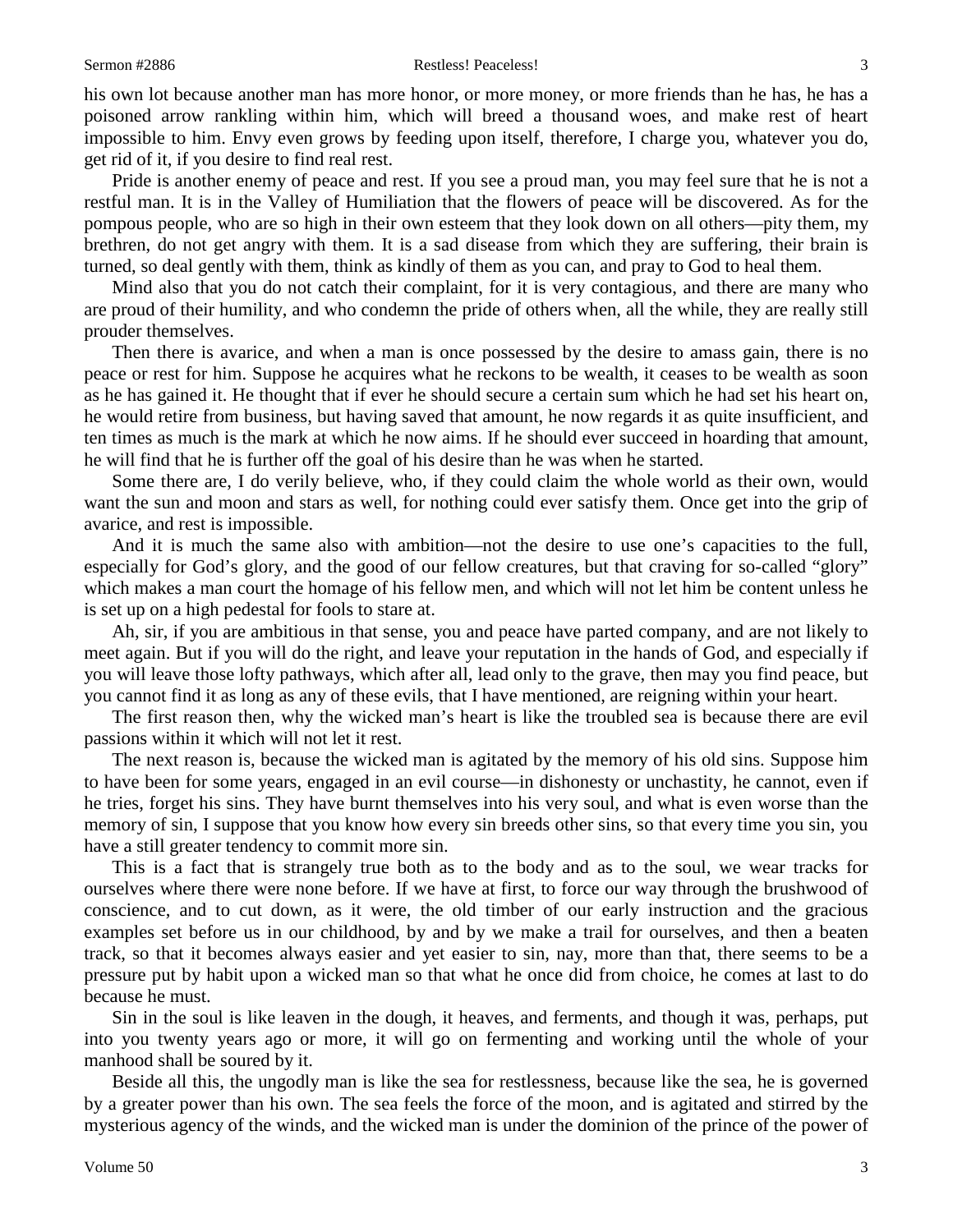the air. If, for a while, he would be at rest, Satan will not permit him to be in peace. He puts opportunities of sinning before him, and then excites the desire to indulge in the evil thing. Satan is no myth, they who think that he is cannot surely have opened their eyes, or else they would have discovered, in their very unbelief his existence, that he had given them that unbelief.

Those, who have stood foot to foot with Apollyon, and fought with him, and overcome him in the hour of temptation, will never doubt that there is a great fallen spirit who strives to lead men into sin. Satan and his myriads of myrmidons still lie in wait for the ungodly, or openly drive them into fierce lusts and evil passions so that they sin again and again.

Nor is this all, for wicked men—those who go into open sin—are kept, by the action of others, from becoming quiet. If it were not for the restraints of society, what horrible places would those be where the utterly dissolute and abandoned assemble! Even as it is, every now and then, we read in the newspapers, records of the doings of so-called "gentlemen" that reveal to us something of what goes on when Bacchus rules or riots.

Then there are the brutalized beings at the other end of the social ladder, the "fiends" who use their boots so heavily upon their wives. Put a few dozen of them together, and let them have their own sweet will. Do not restrain them at all, and see what they will do. Only God knows what wondrous patience He has with such men when they get together, and egg each other on in sin.

I have often marveled that He does not speedily put an end to their blasphemy and indecency and cruelty. Yet they are spared, notwithstanding their sin, but they cannot rest, for one will not let the others be quiet, and if at any time, a good resolution should be formed by one of the company, another laughs that resolution down, and keeps the whole society "like the troubled sea, when it cannot rest, whose waters cast up mire and dirt."

I do not wonder that a wicked man cannot rest, because such a man is out of gear with the entire universe of God. Lift up your eyes to yonder starry orbs, and remember there is not one of them disobedient to the law of its Maker. The comet, which was thought to be eccentric, obeys in all respects its great Creator's will.

Everything that you can see, from the tiny atom of dust that is borne along by the wind, up to the huge Atlantic billow in which the leviathan feels at home, is under the power of the divine law. From the archangel before the throne of God, down to the midge that dances in the summer sunbeam, everything is obedient to the Lord of all, except the wicked man, and he says, "I will not obey Him." Well, as he is out of gear with all the rest of the universe, is it any wonder that he is restless as the waves of the sea, and that there is no peace for him?

If you were to set yourselves to disobey the physical laws of the universe, for instance, paying no regard to the law of gravitation, but leaping from a church spire, or falling down a precipice, you know what would come of such madness. If you ever set yourself up in opposition to the law, you may depend upon it that the law will get the mastery over you, and the man, who lives in disobedience to God's moral law, will find that it will be the same with him, and he will have no rest forever and ever.

As God's servant, I must say to you, very plainly, and very earnestly—You cannot possibly find rest and peace in the course you are now pursuing. May God enable you to escape from your sins, and to trust in Jesus Christ, His Son, that you may have both joy and peace in believing!

Now I have to speak, very briefly, to those who could not be put down among the outwardly and notoriously wicked. I thank God that you could not, but still, you have heard the Gospel, perhaps for many years, and you understand it, yet you have never received it. There is reconciliation with God to be had, yet you remain His enemy.

Now, I will not say, for a moment, that the moral man, who is not a Christian, is to be put in the same category as the immoral. In many respects, he does not do so much harm in the world as the other man does, but let me tell you this, my friend, if you sin against light and knowledge, there may be an intensity of guilt in your sin which may not be found in the man who is, apparently, worse than you are. He may never have had such teaching and advantages, nor such a tender conscience as you have had,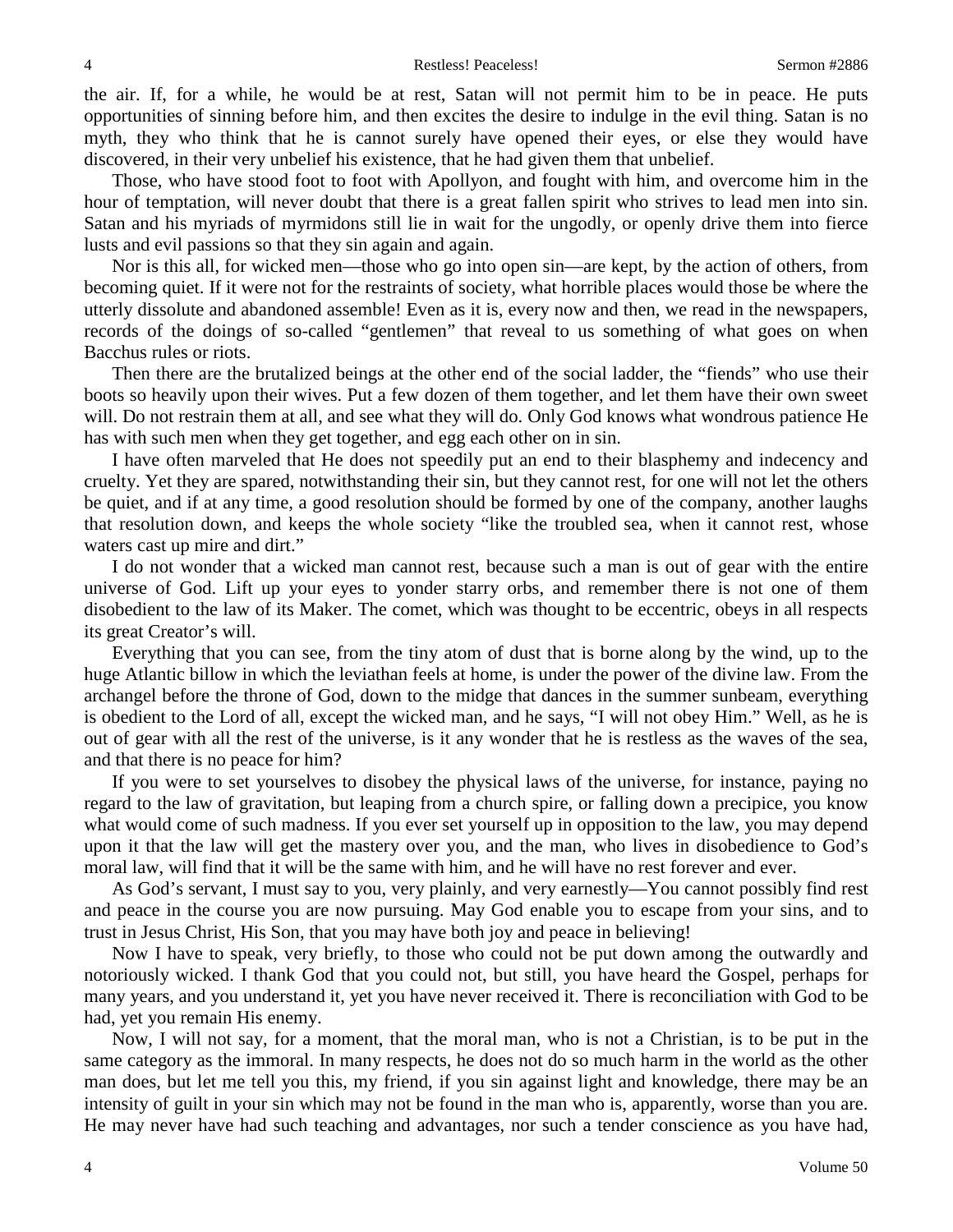and hence his sin, bad as it is, like that of Sodom and Gomorrah, may be such that it shall be more tolerable for him at the day of judgment than for you, who have not sinned one tithe as much, according to the judgment of others, but who have sinned against the Gospel—sinned against the dying Savior's blood—sinned against the Holy Ghost. God grant that you may never run this terrible risk!

Let me say to you, who are living without Christ, that, however excellent and amiable you may be, I know that you are like the troubled sea when it cannot rest. I know some special times when you cannot rest—when you hear of others being converted—your brothers or sisters coming forward to confess Christ—your friends or relatives, rejoicing in Jesus as their Savior. "Ah," you say to yourself, "they are restful and peaceful, but I am not." I know how you feel, on communion nights, sometimes, when you have to go away, or to look on at others gathered around the table of the Lord. You do not feel easy, then, do you?

And you feel very uneasy too, when any of your companions die—those who are very much of your own sort. You attend their funeral, and the thought strikes you, "Shall I die as they have done, without Christ, and without hope? Shall I pass away from under the sound of the Gospel without having given any evidence of conversion?" You do not feel easy then, I know, and sometimes, you feel very much like the troubled sea when conscience begins to call you to account.

John Bunyan, in his "Holy War," gives a graphic description of what happened to Mr. Conscience when Mansoul was being besieged by Immanuel, and that is very much what has happened to some of you. They said that he was out of his wits, but he was never more truly in his wits than when he was crying out for Mansoul to yield to the great King Shaddai, and I feel sure that some of you have felt, upon the door of your conscience, the blows of the great battering-ram that Bunyan describes, and you have been ready to open it, yet still, you are not at rest, for you have not come to Christ, who alone can give you rest. It is still true, as Dr. Watts wrote, long ago—

> *"In vain the trembling conscience seeks Some solid ground to rest upon; With long despair the spirit breaks, Till we apply to Christ alone."*

If you hear the Gospel faithfully preached, you cannot be at rest. Some of you try to be satisfied with a false peace, but by God's grace, we will plague you to Christ yet, we will love you to Christ, we will incessantly worry you till, at last, you yield yourself up to Jesus. Some of you are getting on in business, God has been very gracious in preserving you in life, restoring you from sickness, or keeping you in health, you have a better situation now than you ever had before, yet you are not restful.

You feel grateful to God for all His goodness to you, yet you say, "There is something more needed." Yes and that something is the one thing needful. I am thankful that God is prospering you, but I hope you will never be able to rest until you have that one thing needful—the grace of God.

Some of you are very thoughtful, and when you get alone for half an hour, it is very awkward for you, for there are certain problems that you cannot solve, and they sorely perplex you. Worst of all are your forecasts of the future. Sometimes, you look ahead, and you picture yourself upon a sick bed, and you say, "Can I die triumphantly as I am?" You know you cannot.

And then, sometimes, you picture yourself rising from the dead, when the angel's trumpet blast is sounding, and the quick and the dead are standing before the judgment seat of Christ. You cannot bear to think of that great white throne, and the separation of the righteous from the wicked, for you know where you must go, unless a great change is wrought in you.

Though not outwardly wicked, you do not belong to the sheep, then you must go with the goats, and when you think of this, and the future stands, for the moment, present before your mind's eye, your spirit is "like the troubled sea, when it cannot rest, whose waters cast up mire and dirt." I would that you had rest. God grant it to you this very hour! But let Augustus Toplady's prayer be your prayer also—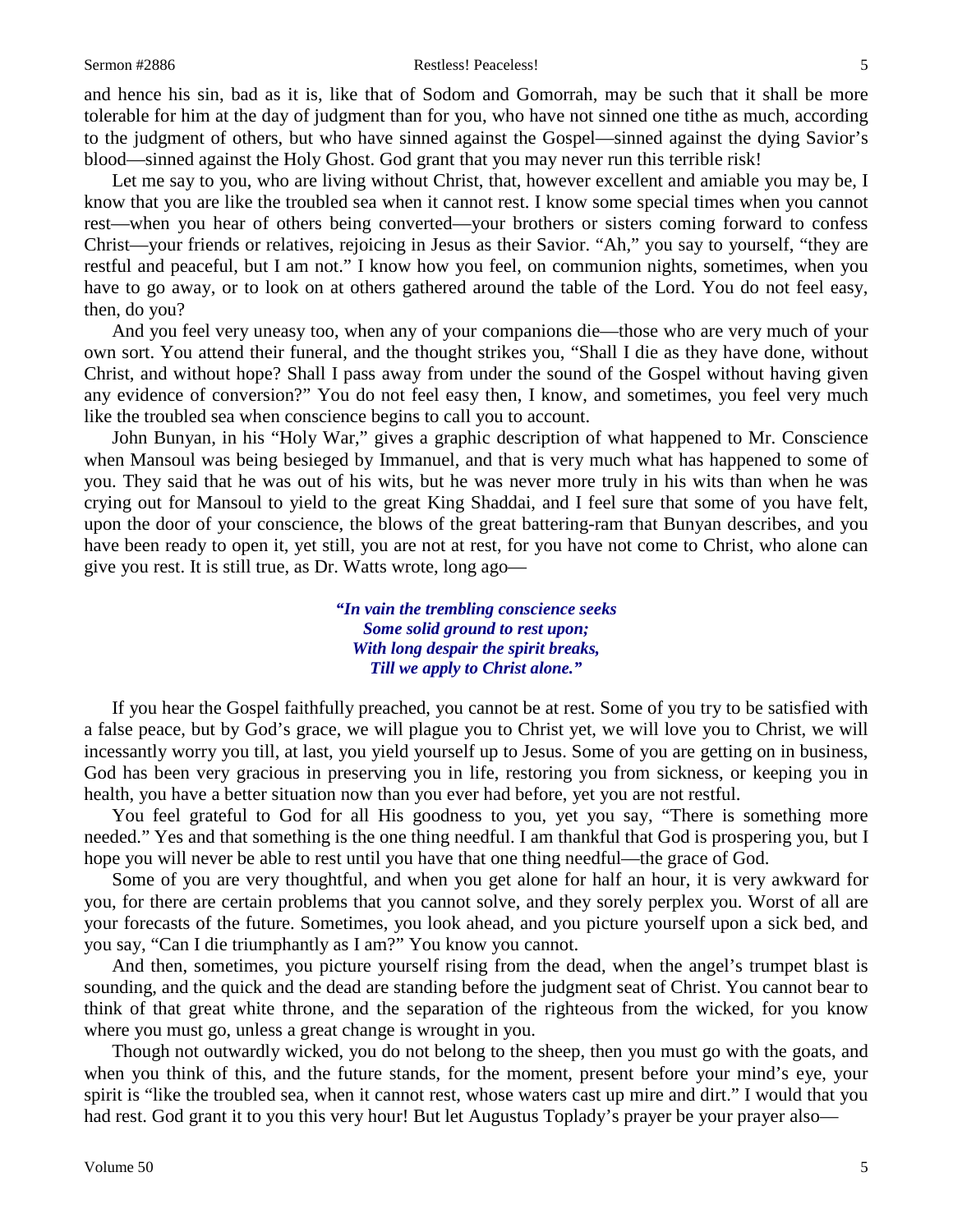*"Oh, may I never rest Till I find rest in Thee. Till of my pardon here possessed, I feel Thy love to me!*

*Turn not Thy face away, Thy look can make me clean; Me in Thy wedding robes array, And cover all my sin*

*Tell me, my God, for whom Thy precious blood was shed; For sinners? Lord, as such I come, For such the Savior bled."*

**II.** Now secondly, and only for a minute or two, in our text there is A SENTENCE PRONOUNCED, "No peace"—you notice that the words, *"there is,"* are in italics, because they are not in the original, so the text runs, "No peace, saith my God, to the wicked."

It is God Himself who says it. There may be a truce, for God is slow to anger, but there is "no peace." God is at war with you if you are among "the wicked." You may be under the delusion that there is peace, but God's voice of truth shatters that delusion to pieces. There can be no peace where there is unpardoned sin. Until you have humbled yourself before God, and sought and found mercy, God is at war with you, and you are at war with Him.

There can be no peace where there is no purity. God has no peace with sin, and never can have. Like a devouring fire, His holiness burns against sin, and you must be made pure, your nature must be changed, the love of sin must be killed in you, and you must as vehemently love that which is good and right, or else, still God's voice thunders from heaven's burning throne, "No peace! No peace! No peace!"

"But I will go to church, and receive the sacrament," says one. You will get no peace that way, except a false peace that is worse than none. "But I will attend the means of grace with the Dissenters," says another. You will get no peace that way if that is all that you do. If your sin be unforgiven by God, and if your nature be unchanged by the Holy Spirit, all the religiousness in the world will bring you no peace. "But I will weep an ocean of tears, and I will offer prayers continually." No peace will come to you that way, so long as you remain wicked, for God says. "No peace! No peace!" And "wicked" you must remain till Jesus washes you white in the fountain filled with His precious blood, and until the Spirit of God renews your nature.

> *"Not all the outward forms on earth, Nor rites that God has given, Nor will of man, nor blood, nor birth, Can raise a soul to heaven.*

*The sovereign will of God alone Creates us heirs of grace; Born in the image of His Son, A new peculiar race.*

*The Spirit, like some heavenly wind, Blows on the sons of flesh; Creates a new—a heavenly mind—*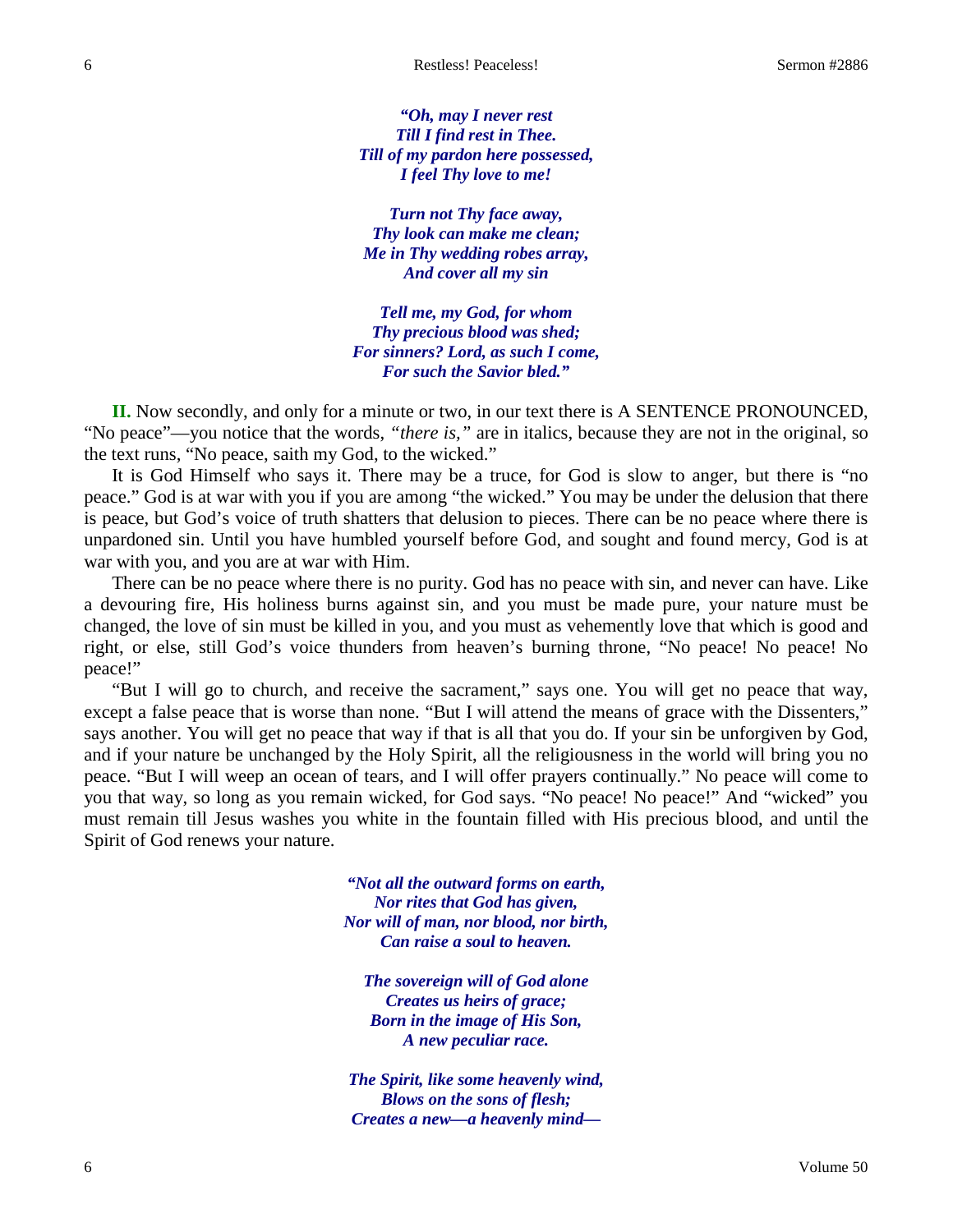#### *And forms the man afresh."*

"Oh!" says another, "but I will promise to be better, and to do better, I will amend my ways." So you may, and so you should, but still, saith my God unto the wicked, "No peace!" What say you to all this? Behold your God in arms against you! Omnipotence comes forth to war against you, the creature of an hour! Will you submit? Be wise, I pray you, cast down your weapons, cry for mercy, accept the reconciliation which Christ has wrought.

Jesus Christ, the Son of God, has suffered, "the just for the unjust, that he might bring us to God." If you will but trust Him, what He did shall be accounted as yours, that is to say, the punishment that He suffered shall be reckoned as if you had suffered it, and the righteousness He wrought shall be counted as if you had wrought it, and God shall accept you in His Son's place, and for His Son's sake. More than that, the Spirit of God will overshadow you, and give you a new heart, and a right spirit, and take away the heart of stone out of your flesh, and give you a heart of flesh.

Are you willing now to yield, and end this unequal war, and be at peace with God? Then the Lord, who gave His Son once, gives you His Son over again into your heart, and He says, "Peace! Peace! Go in peace; thy sins, which are many, are forgiven thee." He who with his heart forsakes his sin, and unfeignedly believes in Jesus, shall have the peace of God, which passeth all understanding, but he who will keep his sin, and so remain among the wicked, or who will keep his self-righteousness, and so refuse the salvation of Christ, has nothing to go home with but this, "No peace! No peace!"

And oh, to die with that terrible knell ringing in one's ears! To look up to God, and to hear Him say, "No peace!" To have the prayers of your friends for you, but to feel no peace! To lift your own eye to heaven, but to find prayer freeze upon your soul as you hear again this sentence from God the Judge, "No peace!" And then follows the eternity, in which there is no peace! God grant this may not be the sad portion of any one of us, but may the Lord give to each of us peace, perfect peace, for Jesus' sake! Amen.

## **EXPOSITION BY C. H. SPURGEON**

## *PSALMS 23 AND ISAIAH 55*

We will first read that choicest of all the Psalms—the twenty-third. It is like a precious pearl shining with a mild luster. This psalm is, among the other psalms, what the lark is among the other birds, it soars and sings till it is lost in the heights to which it ascends.

## **Psalms Chapter 23. Verse 1.** *The LORD is my shepherd;*

What a precious title the psalmist used in speaking of his God! It is right to call the Lord a Shepherd. "The Shepherd of Israel" is a very blessed and true title for Him, but "my Shepherd" is best of all. I wish, beloved, that each of you could truthfully say, with David, "'The LORD is *my* shepherd.' He owns me, and as I am His property, He will preserve me, protect me, provide for me, guide me, and be everything to my weakness, and folly, and necessity, that a shepherd is to a sheep." "The LORD is my shepherd;"—

#### **1.** *I shall not want*.

"Not only do I not want at the present moment, but I never shall want. I may sometimes foolishly fancy that I shall come to want, but I never shall as long as God provides for me. How could such a Shepherd as He is, almighty and all-sufficient, ever allow one of His sheep to lack any good thing? No, 'I shall not want.' All the world besides may want, but I shall not while JEHOVAH is my Provider. Famine may be sore in the land, there may be neither dew nor rain, and even the brook Cherith may at last be dried up, but since 'JEHOVAH is my shepherd, I shall not want.'"

As a guarantee of His care of us in the future, we turn to our experience in the past and the present. What is our experience of our great Shepherd even now?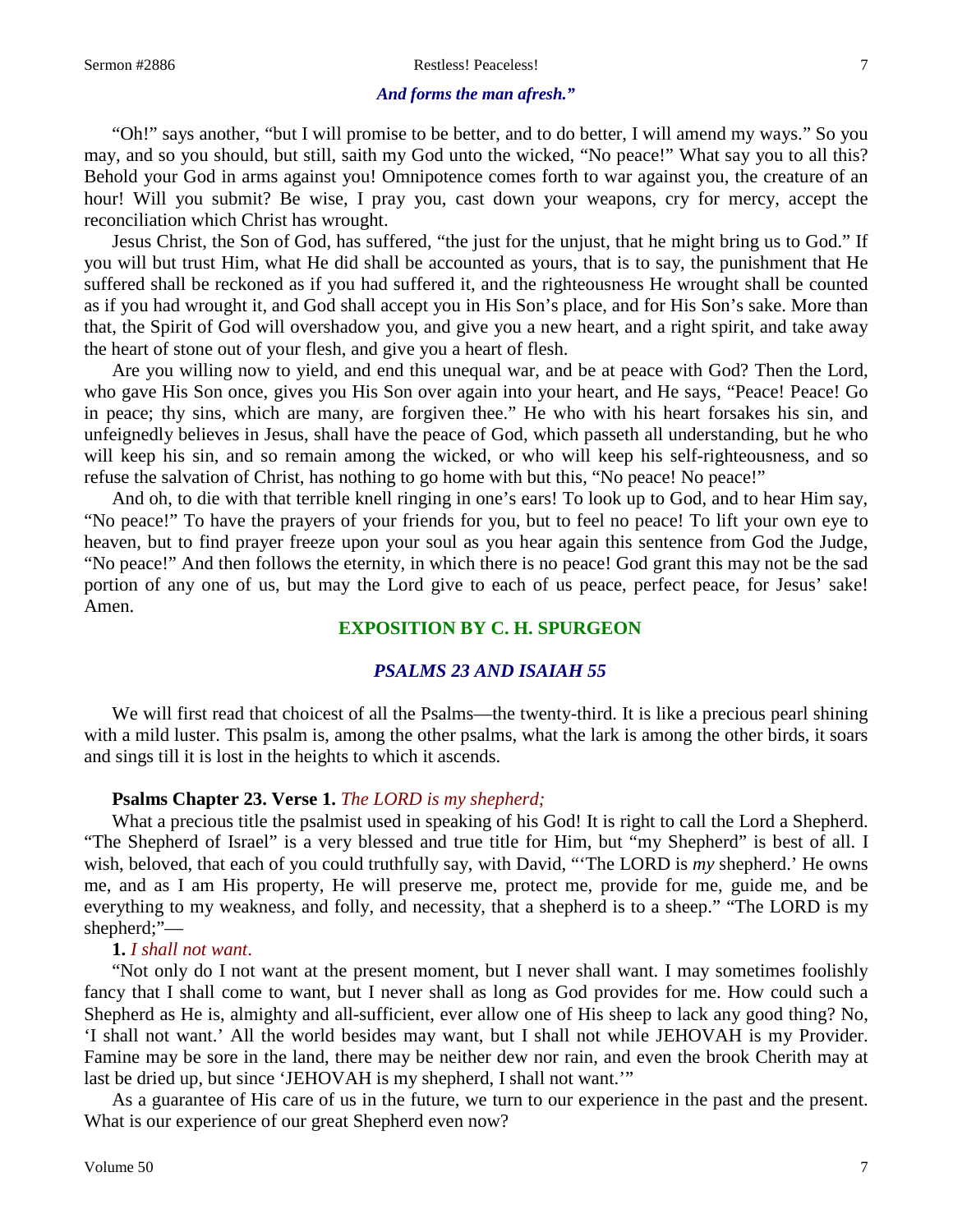## **2.** *He maketh me to lie down in green pastures:*

Here is blessed rest, and here is also gracious provision for the needs of the sheep. The pasture is sweet and tender, and there is so much of the green grass that it cannot all be eaten, and the superabundance makes a soft bed for the tired sheep: "He maketh me to lie down in green pastures." Repose, O believer, in the abundant provision of God's grace! A sheep needs sometimes to lie down. It is as necessary for its health that it should have time to digest its food as that it should have proper and sufficient food to eat. May the Lord graciously give to each of you the sweet rest of meditation and contemplation—that blessed rest, to which faith attains when it grows into firm confidence and full assurance, so that you may be able to say with David, "He maketh me to lie down in green pastures."

But our spiritual life is not to be all spent in lying down, there must come a time for going forward, so David adds:—

## **2.** *He leadeth me—*

What a peerless Guide He is, since infallible wisdom is His! And how gracious and condescending it is on His part, to go first in the way which He means us to take! David does not say, "He driveth me," but "He leadeth me"—

## **2-3.** *Beside the still waters. He restoreth my soul: he leadeth me in the paths of righteousness—*

"In each one of them, He is my Exemplar in every virtue, for He Himself has endured all temptations that are incident to my life's pathway, and all the way, 'He leadeth me in the paths of righteousness'"—

# **3.** *For his name's sake.*

"Not because of any goodness in me, but because of the goodness that is in Him, and for the glory of His holy name, 'He leadeth me in the paths of righteousness.'"

"Also, 'He restoreth my soul.' When I wander, He restores my soul to the right road. When I become empty, He stores my soul again with good things, *He re-storeth* my soul."

**4.** *Yea, though I walk through the valley of the shadow of death, I will fear no evil:*

"Not only shall there be none, but I will fear none." A sense of the Lord's presence lifts a Christian above fear. You know how often it is true that we "feel a thousand deaths in fearing one." But if we have a sense of our Savior's presence, when we do really walk through the valley of death-shade, not a trace of fear shall come across our peaceful souls.

## **4.** *For thou art with me;*

The presence of Christ is all that His people can ever want. The all-powerful, ever-faithful, infinitely-compassionate One being with us, what cause for fear can possibly remain?

**4.** *Thy rod and Thy staff they comfort me.*

"To see Your scepter, and even to feel Your chastising rod—to know that You are a King, and that You rule over Israel—to know that as a Shepherd, You carry a crook to guide Your flock, shall be enough to comfort my heart, and to sustain my spirit."

How sweet is the next verse!

**5.** *Thou preparest a table before me in the presence of mine enemies:*

How calmly the psalmist writes! He realizes that he has enemies, yet he means to sit down to a feast, He is not going to snatch a hurried mouthful or two, but "a table" is "prepared" for him as though for a banquet. His enemies may look on while he is feasting, but they cannot take away his enjoyment of the feast.

**5.** *Thou anointest my head with oil;*

He receives a fresh anointing for new service, even the anointing of the Holy Spirit.

### **5.** *My cup runneth over.*

"I have all I want, and even more than I need, so that others, not so favored as I am, may come and catch some of the droppings from my overflowing cup. It is so full, O Lord, that it cannot hold all that Thou givest me! Till Thou dost enlarge my capacity, I shall still have to say, "My cup runneth over."

The psalmist's next word also has much meaning and force in it—

**6.** *Surely—*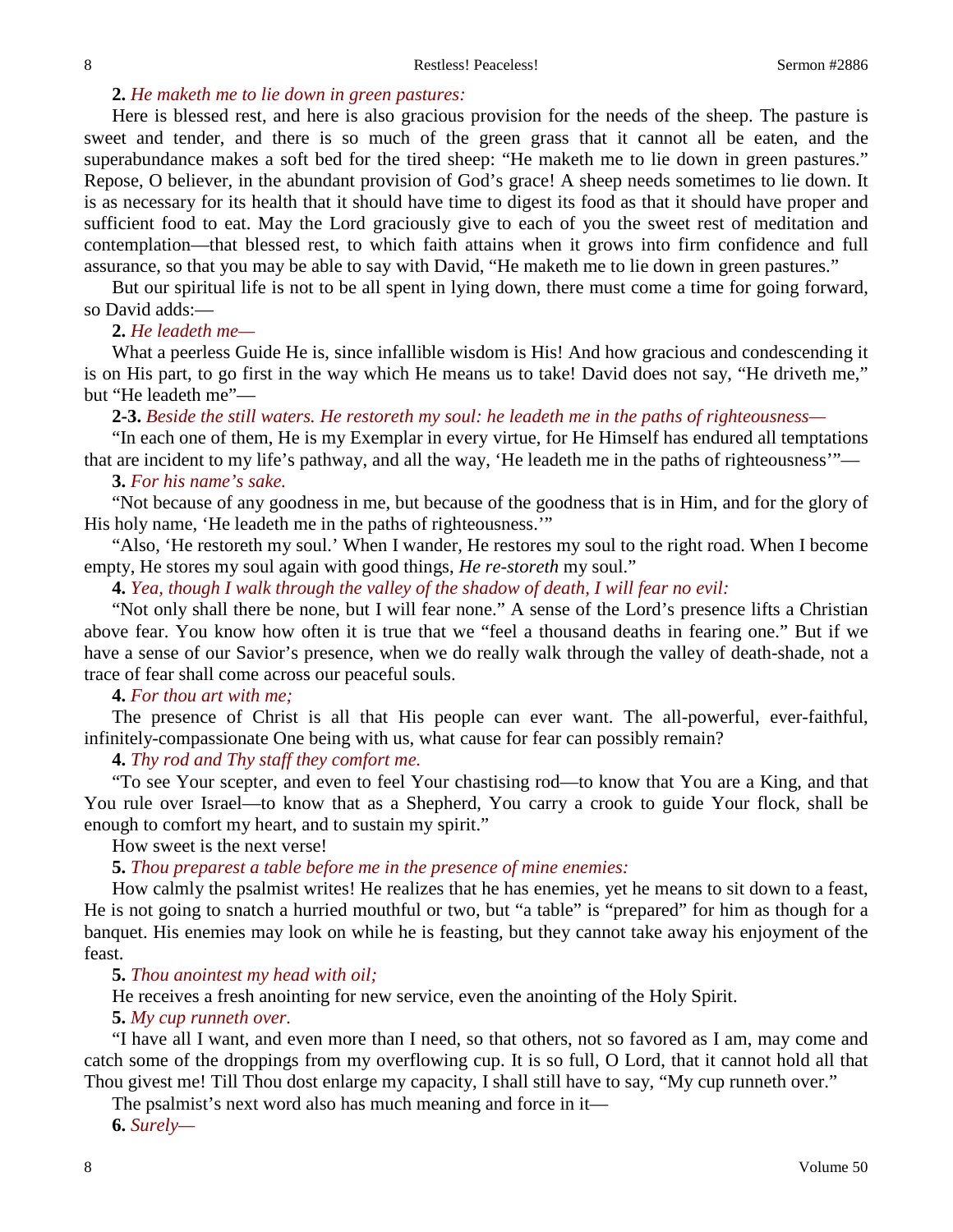There are no ifs, no doubts, no fears about the matter, "Surely"—

**6.** *Goodness and mercy shall follow me—*

"These two holy angels shall watch over my footsteps, and track me wherever I go—'goodness' to preserve me, and 'mercy' to pardon me!—'goodness' to supply my needs, and 'mercy' to blot out my sins." And these angels shall follow me—

#### **6.** *All the days of my life:*

"Not merely now and then, but all my days—my dark days as well as my bright ones—these heavenly messengers will never forsake me,"

**6.** *And I will dwell in the house of the LORD for ever.*

This life begins here, for this earth is but the lower part of God's house, and when the time shall come for us to leave this earth, we, who are the Lord's own children, shall only go upstairs to the higher rooms, to "dwell in the house of the Lord for ever."

This then, is the portion of the children of God, but there are some to whom David's language will seem strange. They cannot sing this sweet psalm, for their life is as restless as the waves of the sea. No quiet pastoral poem could set forth their joy, for the sound of war is heard in the streets of their city of Mansoul. If any such souls are seeking rest and peace, let them hearken to the voice of God, as it speaks to them from the Book of the prophet Isaiah, chapter fifty-five.

**Isaiah Chapter 55. Verses 1-2.** *Ho, every one that thirsteth, come ye to the waters, and he that hath no money; come ye, buy, and eat; yea, come, buy wine and milk without money and without price. Wherefore do ye spend money for that which is not bread? And your labour for that which satisfieth not?*

Why have you sought rest where it can never be found? Why have you craved delights which can never satisfy you? Cease from such folly.

**2.** *Hearken diligently unto me,—*

Thus speaks the Lord JEHOVAH, "Hearken diligently unto me,"—

**2-3.** *And eat ye that which is good, and let your soul delight itself in fatness. Incline your ear, and come unto me: hear, and your soul shall live; and I will make an everlasting covenant with you,—*

"With you" who have any desire for it—"with you" who hunger and thirst after righteousness, and who have no other recommendation than that, poor as it is—"I will make an everlasting covenant with you,"—

**3-4.** *Even the sure mercies of David. Behold, I have given him—*

The Son of David—"great David's greater Son"—and God's own well-beloved and only begotten Son, even Jesus Christ, our Lord and Saviour. God says "I have given him"—

**4-7.** *For a witness to the people, a leader and commander to the people. Behold, thou shalt call a nation that thou knowest not, and nations that knew not thee shall run unto thee because of the LORD thy God, and for the Holy One of Israel; for he hath glorified thee. Seek ye the LORD while he may be found, call ye upon him while he is near: let the wicked forsake his way, and the unrighteous man his thoughts: and let him return unto the LORD; and he will have mercy upon him; and to our God, for he will abundantly pardon.*

Blessed be His holy name!

**8-13.** *For my thoughts are not your thoughts, neither are your ways my ways, saith the LORD. For as the heavens are higher than the earth, so are my ways higher than your ways, and my thoughts than your thoughts. For as the rain cometh down, and the snow from heaven, and returneth not there, but watereth the earth, and maketh it bring forth and bud, that it may give seed to the sower, and bread to the eater: so shall my word be that goeth forth out of my mouth: it shall not return unto me void, but it shall accomplish that which I please, and it shall prosper in the thing whereto I sent it. For ye shall go out with joy, and be led forth with peace: the mountains and the hills shall break forth before you into singing, and all the trees of the field shall clap their hands. Instead of the thorn shall come up the fir*